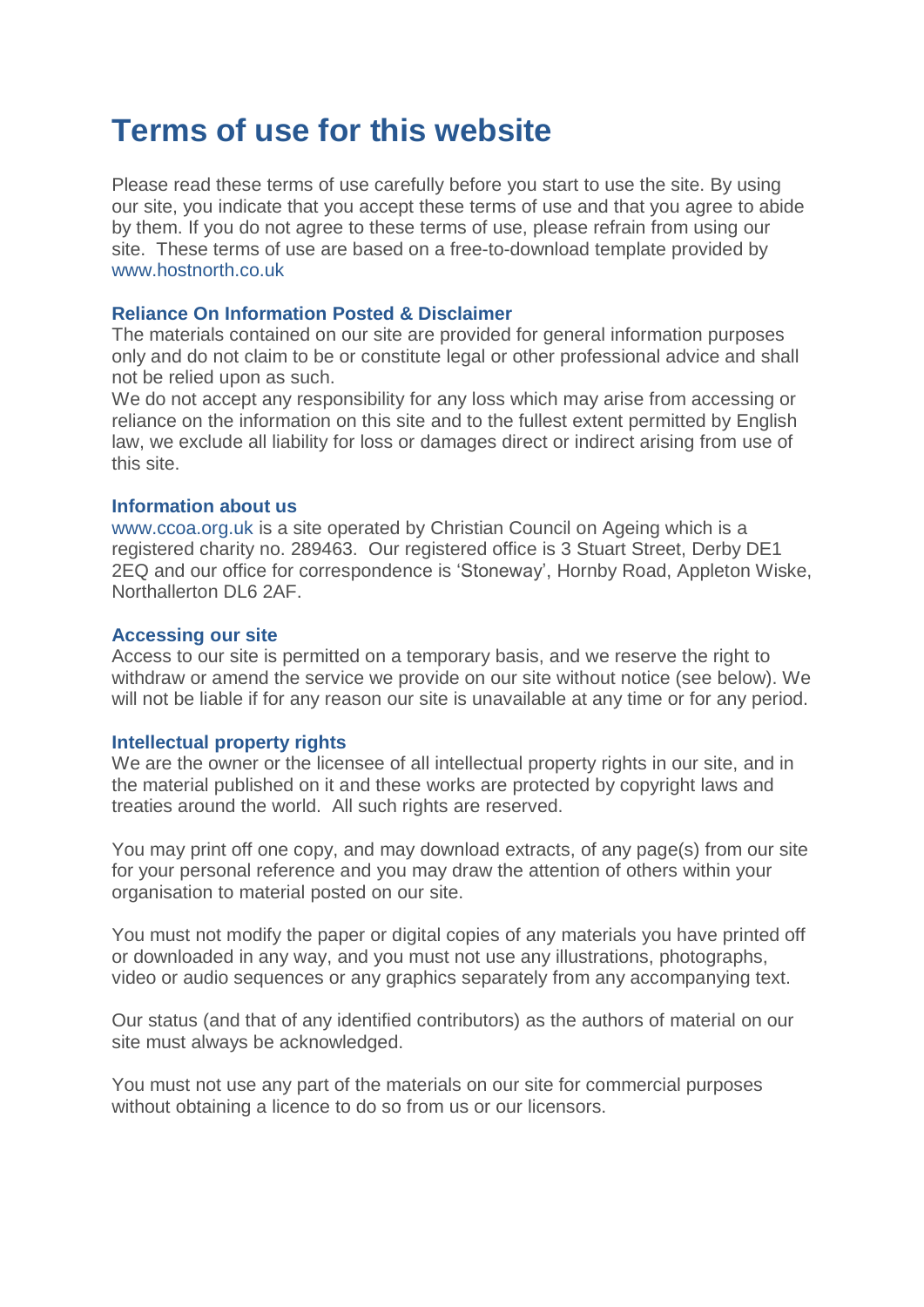If you print off, copy or download any part of our site in breach of these terms of use, your right to use our site will cease immediately and you must, at our option, return or destroy any copies of the materials you have made.

#### **Our site changes regularly**

We aim to update our site regularly, and may change the content at any time. If the need arises, we may suspend access to our site, or close it indefinitely. Any of the material on our site may be out of date at any given time, and we are under no obligation to update such material.

#### **Our liability**

The material displayed on our site is provided without any guarantees, conditions or warranties as to its accuracy. To the extent permitted by law, we, and third parties connected to us hereby expressly exclude:

All conditions, warranties and other terms which might otherwise be implied by statute, common law or the law of equity; any liability for any direct, indirect or consequential loss or damage incurred by any user in connection with our site or in connection with the use, inability to use, or results of the use of our site, any websites linked to it and any materials posted on it, including, without limitation any liability for: loss of income or revenue; loss of business; loss of profits or contracts; loss of anticipated savings; loss of data; loss of goodwill; wasted management or office time; and for any other loss or damage of any kind, however arising and whether caused by tort (including negligence), breach of contract or otherwise, even if foreseeable, provided that this condition shall not prevent claims for loss of or damage to your tangible property or any other claims for direct financial loss that are not excluded by any of the categories set out above.

This does not affect our liability for death or personal injury arising from our negligence, nor our liability for fraudulent misrepresentation or misrepresentation as to a fundamental matter, nor any other liability which cannot be excluded or limited under applicable law.

### **Information about you and your visits to our site**

We process information about you in accordance with our [privacy](http://christiansonageing.org.uk/privacy-policy/) policy. By using our site, you consent to such processing and you warrant that all data provided by you is accurate.

#### **Viruses, hacking and other offences**

You must not misuse our site by knowingly introducing viruses, trojans, worms, logic bombs or other material which is malicious or technologically harmful. You must not attempt to gain unauthorised access to our site, the server on which our site is stored or any server, computer or database connected to our site. You must not attack our site via a denial-of-service attack or a distributed denial-of service attack.

By breaching this provision, you would commit a criminal offence under the Computer Misuse Act 1990. We will report any such breach to the relevant law enforcement authorities and we will co-operate with those authorities by disclosing your identity to them. In the event of such a breach, your right to use our site will cease immediately.